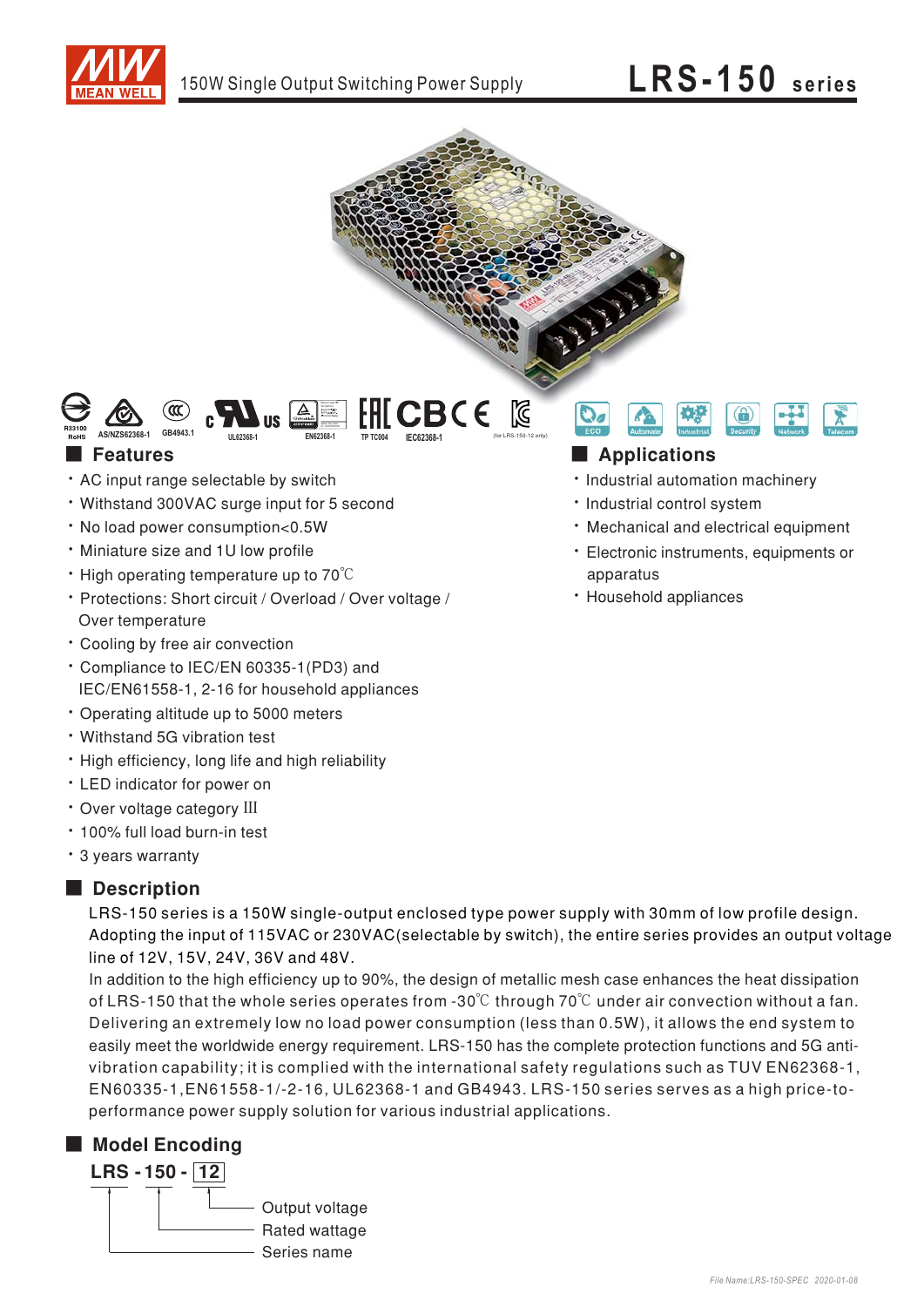

### **SPECIFICATION**

| ווטו ווטבווטו<br><b>MODEL</b>                 |                                                      | LRS-150-12                                                                                                                                                                                                                                                                                                                                                                                                                                                                                                                                                                                                                                                                                                                                                                                                                                                                                                                                                                                                                                                                                                                                                                               | LRS-150-15             | LRS-150-24     | LRS-150-36     | LRS-150-48     |  |
|-----------------------------------------------|------------------------------------------------------|------------------------------------------------------------------------------------------------------------------------------------------------------------------------------------------------------------------------------------------------------------------------------------------------------------------------------------------------------------------------------------------------------------------------------------------------------------------------------------------------------------------------------------------------------------------------------------------------------------------------------------------------------------------------------------------------------------------------------------------------------------------------------------------------------------------------------------------------------------------------------------------------------------------------------------------------------------------------------------------------------------------------------------------------------------------------------------------------------------------------------------------------------------------------------------------|------------------------|----------------|----------------|----------------|--|
|                                               | <b>DC VOLTAGE</b>                                    | 12V                                                                                                                                                                                                                                                                                                                                                                                                                                                                                                                                                                                                                                                                                                                                                                                                                                                                                                                                                                                                                                                                                                                                                                                      | 15V                    | <b>24V</b>     | 36V            | 48V            |  |
| <b>OUTPUT</b>                                 | <b>RATED CURRENT</b>                                 | 12.5A                                                                                                                                                                                                                                                                                                                                                                                                                                                                                                                                                                                                                                                                                                                                                                                                                                                                                                                                                                                                                                                                                                                                                                                    | 10A                    | 6.5A           | 4.3A           | 3.3A           |  |
|                                               | <b>CURRENT RANGE</b>                                 | $0 - 12.5A$                                                                                                                                                                                                                                                                                                                                                                                                                                                                                                                                                                                                                                                                                                                                                                                                                                                                                                                                                                                                                                                                                                                                                                              | $0 - 10A$              | $0 - 6.5A$     | $0 - 4.3A$     | $0 - 3.3A$     |  |
|                                               | <b>RATED POWER</b>                                   | 150W                                                                                                                                                                                                                                                                                                                                                                                                                                                                                                                                                                                                                                                                                                                                                                                                                                                                                                                                                                                                                                                                                                                                                                                     | 150W                   | 156W           | 154.8W         | 158.4W         |  |
|                                               | RIPPLE & NOISE (max.) Note.2 150mVp-p                |                                                                                                                                                                                                                                                                                                                                                                                                                                                                                                                                                                                                                                                                                                                                                                                                                                                                                                                                                                                                                                                                                                                                                                                          | 150mVp-p               | 200mVp-p       | 200mVp-p       | 200mVp-p       |  |
|                                               | <b>VOLTAGE ADJ. RANGE</b>                            | $10.2 - 13.8V$                                                                                                                                                                                                                                                                                                                                                                                                                                                                                                                                                                                                                                                                                                                                                                                                                                                                                                                                                                                                                                                                                                                                                                           | $13.5 - 18V$           | $21.6 - 28.8V$ | $32.4 - 39.6V$ | $43.2 - 52.8V$ |  |
|                                               | <b>VOLTAGE TOLERANCE Note.3</b> $\pm$ 1.0%           |                                                                                                                                                                                                                                                                                                                                                                                                                                                                                                                                                                                                                                                                                                                                                                                                                                                                                                                                                                                                                                                                                                                                                                                          | $±1.0\%$               | ±1.0%          | ±1.0%          | ±1.0%          |  |
|                                               | LINE REGULATION Note.4 $\pm$ 0.5%                    |                                                                                                                                                                                                                                                                                                                                                                                                                                                                                                                                                                                                                                                                                                                                                                                                                                                                                                                                                                                                                                                                                                                                                                                          | $\pm 0.5\%$            | ±0.5%          | ±0.5%          | ±0.5%          |  |
|                                               | <b>LOAD REGULATION Note.5 <math>\pm 0.5\%</math></b> |                                                                                                                                                                                                                                                                                                                                                                                                                                                                                                                                                                                                                                                                                                                                                                                                                                                                                                                                                                                                                                                                                                                                                                                          | ±0.5%                  | ±0.5%          | ±0.5%          | ±0.5%          |  |
|                                               | <b>SETUP, RISE TIME</b>                              | 500ms, 30ms/230VAC<br>500ms,30ms/115VAC at full load                                                                                                                                                                                                                                                                                                                                                                                                                                                                                                                                                                                                                                                                                                                                                                                                                                                                                                                                                                                                                                                                                                                                     |                        |                |                |                |  |
|                                               | <b>HOLD UP TIME (Typ.)</b>                           | 40ms/230VAC<br>35ms/115VAC at full load                                                                                                                                                                                                                                                                                                                                                                                                                                                                                                                                                                                                                                                                                                                                                                                                                                                                                                                                                                                                                                                                                                                                                  |                        |                |                |                |  |
|                                               | <b>VOLTAGE RANGE</b>                                 | 240 ~ 370VDC(switch on 230VAC)<br>85 ~ 132VAC / 170 ~ 264VAC by switch                                                                                                                                                                                                                                                                                                                                                                                                                                                                                                                                                                                                                                                                                                                                                                                                                                                                                                                                                                                                                                                                                                                   |                        |                |                |                |  |
|                                               | <b>FREQUENCY RANGE</b>                               | $47 - 63$ Hz                                                                                                                                                                                                                                                                                                                                                                                                                                                                                                                                                                                                                                                                                                                                                                                                                                                                                                                                                                                                                                                                                                                                                                             |                        |                |                |                |  |
| <b>INPUT</b>                                  | <b>EFFICIENCY (Typ.)</b>                             | 87.5%                                                                                                                                                                                                                                                                                                                                                                                                                                                                                                                                                                                                                                                                                                                                                                                                                                                                                                                                                                                                                                                                                                                                                                                    | 88.5%                  | 89%            | 89%            | 90%            |  |
|                                               | <b>AC CURRENT (Typ.)</b>                             | 3A/115VAC<br>1.7A/230VAC                                                                                                                                                                                                                                                                                                                                                                                                                                                                                                                                                                                                                                                                                                                                                                                                                                                                                                                                                                                                                                                                                                                                                                 |                        |                |                |                |  |
|                                               | <b>INRUSH CURRENT (Typ.)</b>                         | COLD STAR 60A/230VAC                                                                                                                                                                                                                                                                                                                                                                                                                                                                                                                                                                                                                                                                                                                                                                                                                                                                                                                                                                                                                                                                                                                                                                     |                        |                |                |                |  |
|                                               | <b>LEAKAGE CURRENT</b>                               | <0.75mA / 240VAC                                                                                                                                                                                                                                                                                                                                                                                                                                                                                                                                                                                                                                                                                                                                                                                                                                                                                                                                                                                                                                                                                                                                                                         |                        |                |                |                |  |
|                                               |                                                      | 110 $\sim$ 140% rated output power                                                                                                                                                                                                                                                                                                                                                                                                                                                                                                                                                                                                                                                                                                                                                                                                                                                                                                                                                                                                                                                                                                                                                       |                        |                |                |                |  |
|                                               | <b>OVER LOAD</b>                                     | Protection type : Hiccup mode, recovers automatically after fault condition is removed                                                                                                                                                                                                                                                                                                                                                                                                                                                                                                                                                                                                                                                                                                                                                                                                                                                                                                                                                                                                                                                                                                   |                        |                |                |                |  |
| <b>PROTECTION</b>                             |                                                      | $13.8 \sim 16.2V$                                                                                                                                                                                                                                                                                                                                                                                                                                                                                                                                                                                                                                                                                                                                                                                                                                                                                                                                                                                                                                                                                                                                                                        | $18.75 \approx 21.75V$ | $28.8 - 33.6V$ | $41.4 - 48.6V$ | $55.2 - 64.8V$ |  |
|                                               | <b>OVER VOLTAGE</b>                                  | Protection type: Shut down o/p voltage, re-power on to recover                                                                                                                                                                                                                                                                                                                                                                                                                                                                                                                                                                                                                                                                                                                                                                                                                                                                                                                                                                                                                                                                                                                           |                        |                |                |                |  |
|                                               | <b>OVER TEMPERATURE</b>                              | Shut down o/p voltage, re-power on to recover                                                                                                                                                                                                                                                                                                                                                                                                                                                                                                                                                                                                                                                                                                                                                                                                                                                                                                                                                                                                                                                                                                                                            |                        |                |                |                |  |
| <b>ENVIRONMENT</b>                            | <b>WORKING TEMP.</b>                                 | $-30 \sim +70^{\circ}$ (Refer to "Derating Curve")                                                                                                                                                                                                                                                                                                                                                                                                                                                                                                                                                                                                                                                                                                                                                                                                                                                                                                                                                                                                                                                                                                                                       |                        |                |                |                |  |
|                                               | <b>WORKING HUMIDITY</b>                              | $20 \sim 90\%$ RH non-condensing                                                                                                                                                                                                                                                                                                                                                                                                                                                                                                                                                                                                                                                                                                                                                                                                                                                                                                                                                                                                                                                                                                                                                         |                        |                |                |                |  |
|                                               | <b>STORAGE TEMP., HUMIDITY</b>                       | $-40 \sim +85^{\circ}$ C, 10 ~ 95% RH non-condensing                                                                                                                                                                                                                                                                                                                                                                                                                                                                                                                                                                                                                                                                                                                                                                                                                                                                                                                                                                                                                                                                                                                                     |                        |                |                |                |  |
|                                               | <b>TEMP. COEFFICIENT</b>                             | $\pm$ 0.03%/°C (0 ~ 50°C)                                                                                                                                                                                                                                                                                                                                                                                                                                                                                                                                                                                                                                                                                                                                                                                                                                                                                                                                                                                                                                                                                                                                                                |                        |                |                |                |  |
|                                               | <b>VIBRATION</b>                                     | $10 \sim 500$ Hz, 5G 10min./1cycle, 60min. each along X, Y, Z axes                                                                                                                                                                                                                                                                                                                                                                                                                                                                                                                                                                                                                                                                                                                                                                                                                                                                                                                                                                                                                                                                                                                       |                        |                |                |                |  |
|                                               | <b>OVER VOLTAGE CATEGORY</b>                         | III; Compliance to EN61558, EN50178, EN60664-1, EN62477-1; altitude up to 2000 meters                                                                                                                                                                                                                                                                                                                                                                                                                                                                                                                                                                                                                                                                                                                                                                                                                                                                                                                                                                                                                                                                                                    |                        |                |                |                |  |
| <b>SAFETY &amp;</b><br><b>EMC</b><br>(Note 7) | <b>SAFETY STANDARDS</b>                              | UL62368-1, TUV EN62368-1, EN60335-1, EN61558-1/-2-16, CCC GB4943, 1, BSMI CNS14336-1,<br>EAC TP TC 004, KC K60950-1(for LRS-150-12 only), AS/NZS 62368.1(by CB) approved                                                                                                                                                                                                                                                                                                                                                                                                                                                                                                                                                                                                                                                                                                                                                                                                                                                                                                                                                                                                                 |                        |                |                |                |  |
|                                               | <b>WITHSTAND VOLTAGE</b>                             | I/P-O/P:4KVAC I/P-FG:2KVAC O/P-FG:1.25KVAC                                                                                                                                                                                                                                                                                                                                                                                                                                                                                                                                                                                                                                                                                                                                                                                                                                                                                                                                                                                                                                                                                                                                               |                        |                |                |                |  |
|                                               | <b>ISOLATION RESISTANCE</b>                          | I/P-O/P, I/P-FG, O/P-FG:100M Ohms / 500VDC / 25°C/70% RH                                                                                                                                                                                                                                                                                                                                                                                                                                                                                                                                                                                                                                                                                                                                                                                                                                                                                                                                                                                                                                                                                                                                 |                        |                |                |                |  |
|                                               | <b>EMC EMISSION</b>                                  | Compliance to EN55032 (CISPR32) Class B, EN55014, EN61000-3-2 Class A(≤75% Load),EN61000-3-3,<br>GB/T 9254, BSMI CNS13438, EAC TP TC 020, KC KN32, KN35 (for LRS-150-12 only)                                                                                                                                                                                                                                                                                                                                                                                                                                                                                                                                                                                                                                                                                                                                                                                                                                                                                                                                                                                                            |                        |                |                |                |  |
|                                               | <b>EMC IMMUNITY</b>                                  | Compliance to EN61000-4-2,3,4,5,6,8,11, EN61000-6-2 (EN50082-2), heavy industry level, criteria A, EAC TP TC 020,<br>KC KN32, KN35(for LRS-150-12 only)                                                                                                                                                                                                                                                                                                                                                                                                                                                                                                                                                                                                                                                                                                                                                                                                                                                                                                                                                                                                                                  |                        |                |                |                |  |
| <b>OTHERS</b>                                 | <b>MTBF</b>                                          | 601K hrs min.<br>MIL-HDBK-217F $(25^{\circ}C)$                                                                                                                                                                                                                                                                                                                                                                                                                                                                                                                                                                                                                                                                                                                                                                                                                                                                                                                                                                                                                                                                                                                                           |                        |                |                |                |  |
|                                               | <b>DIMENSION</b>                                     | 159*97*30mm (L*W*H)                                                                                                                                                                                                                                                                                                                                                                                                                                                                                                                                                                                                                                                                                                                                                                                                                                                                                                                                                                                                                                                                                                                                                                      |                        |                |                |                |  |
|                                               | <b>PACKING</b>                                       | 0.48Kg; 30pcs/15.4Kg/0.75CUFT                                                                                                                                                                                                                                                                                                                                                                                                                                                                                                                                                                                                                                                                                                                                                                                                                                                                                                                                                                                                                                                                                                                                                            |                        |                |                |                |  |
| <b>NOTE</b>                                   | time.<br>(as available on http://www.meanwell.com)   | 1. All parameters NOT specially mentioned are measured at 230VAC input, rated load and $25^{\circ}$ C of ambient temperature.<br>2. Ripple & noise are measured at 20MHz of bandwidth by using a 12" twisted pair-wire terminated with a 0.1uf & 47uf parallel capacitor.<br>3. Tolerance: includes set up tolerance, line regulation and load regulation.<br>4. Line regulation is measured from low line to high line at rated load.<br>5. Load regulation is measured from 0% to 100% rated load.<br>6. Length of set up time is measured at cold first start. Turning ON/OFF the power supply very quickly may lead to increase of the set up<br>7. The power supply is considered a component which will be installed into a final equipment. All the EMC tests are been executed by<br>mounting the unit on a 360mm*360mm metal plate with 1mm of thickness. The final equipment must be re-confirmed that it still meets<br>EMC directives. For guidance on how to perform these EMC tests, please refer to "EMI testing of component power supplies."<br>8. The ambient temperature derating of $5^{\circ}$ /1000m is needed for operating altitude greater than 2000m (6500ft). |                        |                |                |                |  |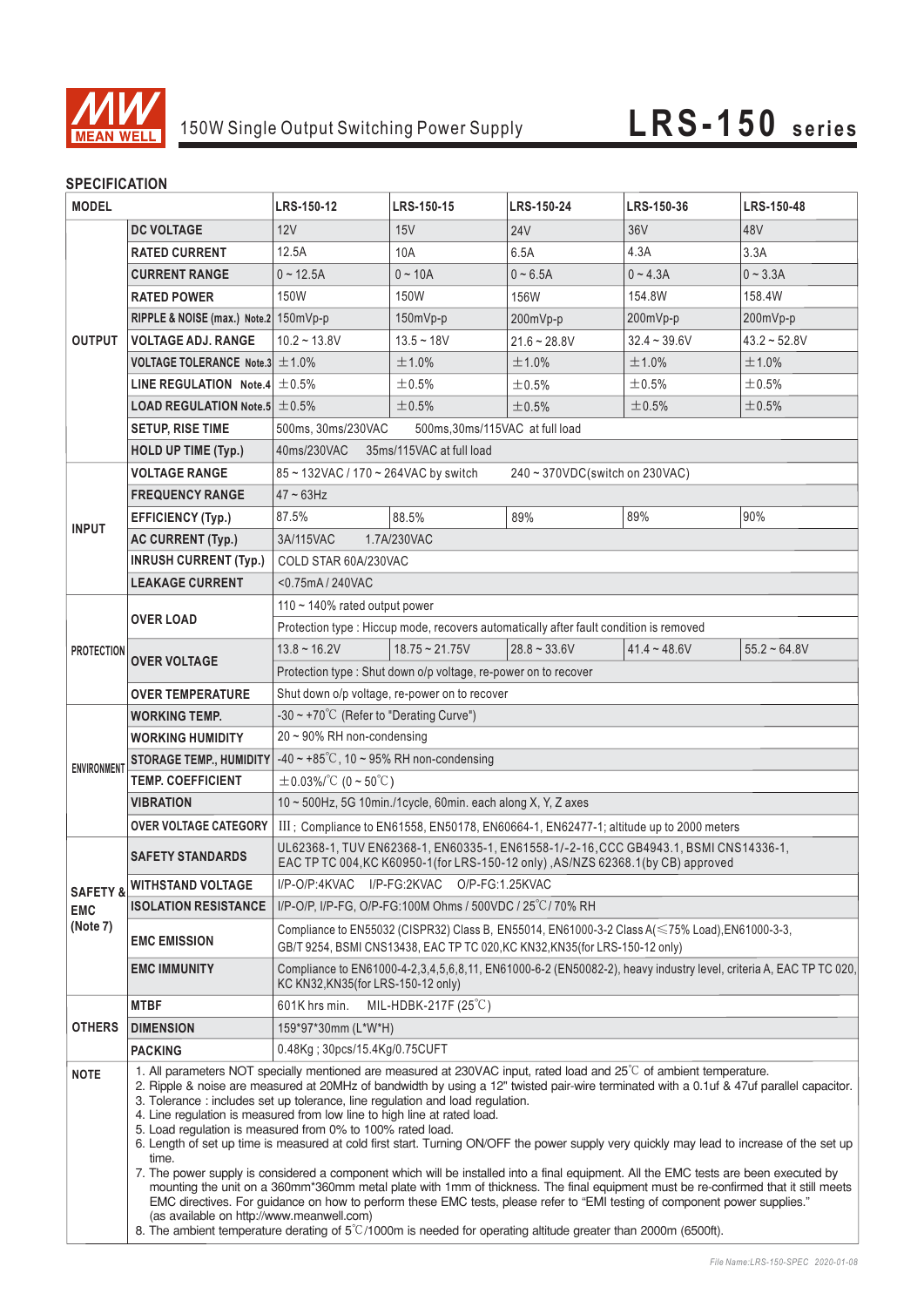

## 150W Single Output Switching Power Supply **LRS-150 series**